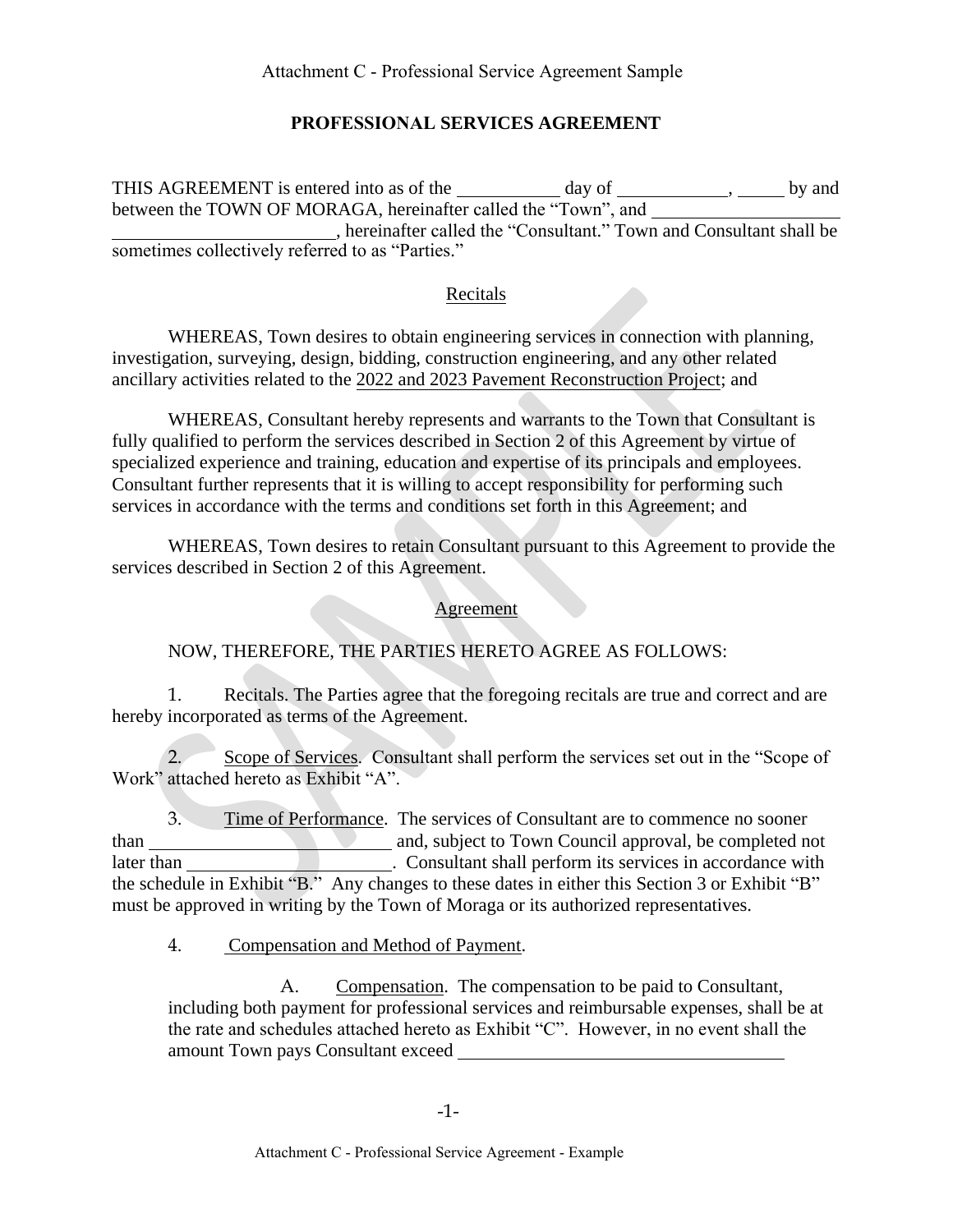Dollars (\$ waiver of unsatisfactory work, even if such defects were known to the Town at the time of payment.

B. Timing of Payment. Billing for said services shall be made once at the conclusion of the work and submittal of the records and any appropriate report. Town shall review Consultant's billing statement and pay Consultant for services rendered within 45 days of receipt of a complete billing statement that meets all requirements of this Agreement.

C. Changes in Compensation. Consultant will not undertake any work that will incur costs in excess of the amount set forth in Section 4(A) without prior written amendment to this Agreement.

D. Taxes. Consultant shall pay all taxes, assessments and premiums under the federal Social Security Act, any applicable unemployment insurance contributions, Workers Compensation insurance premiums, sales taxes, use taxes, personal property taxes, or other taxes or assessments now or hereafter in effect and payable by reason of or in connection with the services to be performed by Consultant.

E. No Overtime or Premium Pay. Consultant shall receive no premium or enhanced pay for work normally understood as overtime, i.e., hours that exceed forty (40) hours per work week, or work performed during non-standard business hours, such as in the evenings or on weekends. Consultant shall not receive a premium or enhanced pay for work performed on a recognized holiday. Consultant shall not receive paid time off for days not worked, whether it be in the form of sick leave, administrative leave, or for any other form of absence.

F. Litigation Support. Consultant agrees to testify at Town's request if litigation is brought against Town in connection with Consultant's report. Unless the action is brought by Consultant or is based upon Consultant's negligence, Town will compensate Consultant for the preparation and the testimony at Consult's standard hourly rates, if requested by Town and not part of the litigation brought by Town against Consultant.

5. Amendment to Scope of Services. Town shall have the right to amend the Scope of Services within the Agreement attached hereto as Exhibit A, by written notification to the Consultant. In such event, the compensation and time of performance shall be subject to renegotiation upon written demand of either party to the Agreement. Failure of the Consultant to secure Town's written authorization for extra or changed work shall constitute a waiver of any and all right to adjustment in the contract price or time due, whether by way of compensation, restitution, quantum meruit, etc. for work done without the appropriate Town authorization.

6. Duties of Town. Town shall provide all information requested by Consultant that is reasonably necessary to performing the Scope of Services. Town retains all rights of approval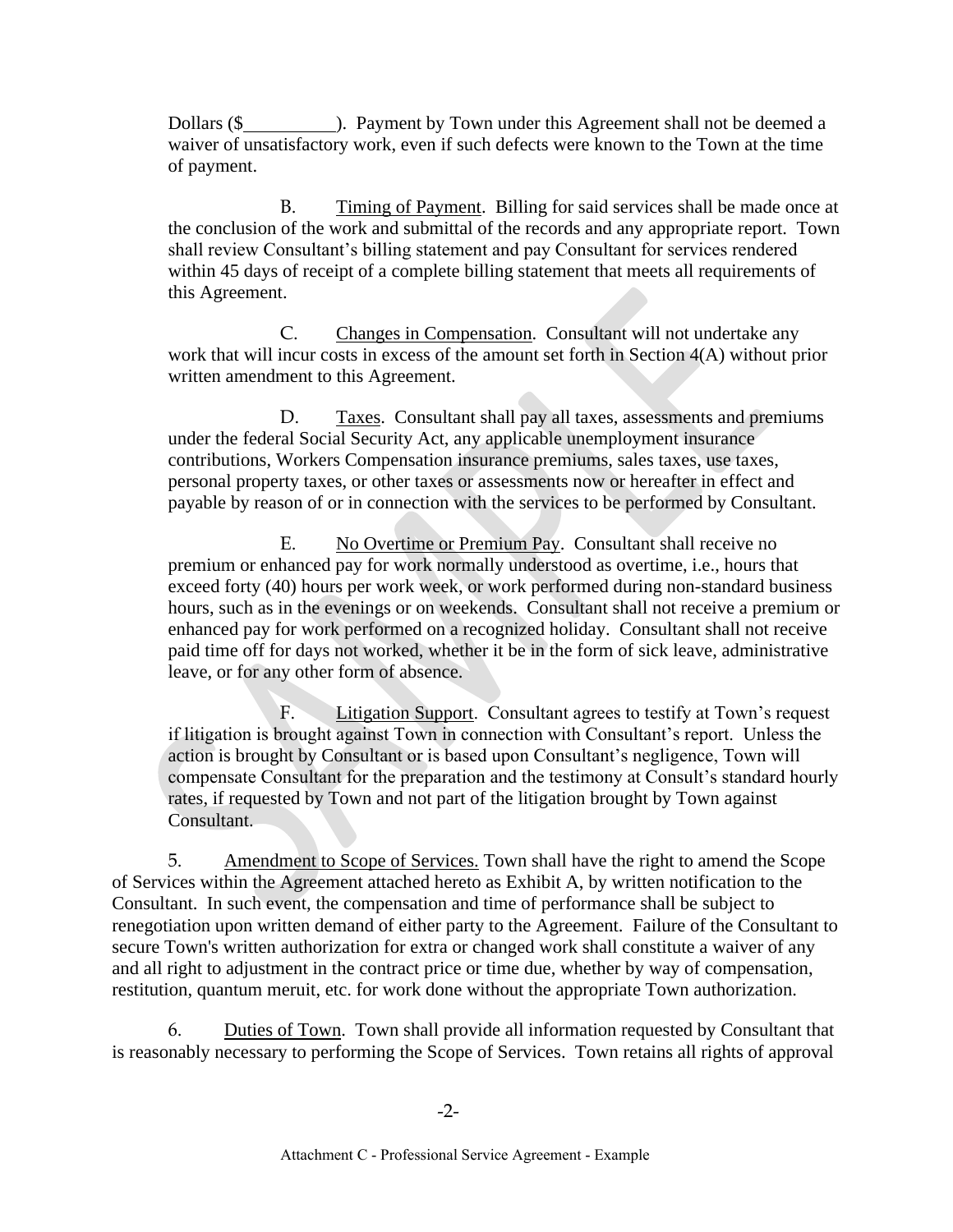and discretion with respect to assignment of any projects or undertakings contemplated by this Agreement.

7. Ownership of Documents. Title to all plans, specifications, maps, estimates, reports, manuscripts, drawings, descriptions and other final work products compiled by the Consultant under the Agreement shall be vested in the Town, none of which shall be used in any manner whatsoever, by any person, firm, corporation, or agency without the expressed written consent of the Town. Basic survey notes and sketches, charts, computations, and other data prepared or obtained under the Agreement shall be made available, upon request, to the Town without restriction or limitations on their use. Consultant may retain copies of the above-described information but agrees not to disclose or discuss any information gathered, discussed or generated in any way through this Agreement without the written permission of Town during the term of this Agreement, unless required by law.

8. Employment of Other Consultants, Specialists or Experts. Consultant will not employ or otherwise incur an obligation to pay other consultants, specialists or experts for services in connection with this Agreement without the prior written approval of the Town. Any consultants, specialists or experts approved by Town are listed in Exhibit "D."

### 9. Conflict of Interest.

A. Town and Consultant will comply with the requirements of the Town's Conflict of Interest Code adopted pursuant to California Government Code §87300 et seq., the Political Reform Act (California Government Code §81000 et seq.), the regulations promulgated by the Fair Political Practices Commission (Title 2, §18110 et seq. of the California Code of Regulations), California Government Code §1090 et seq., and any other ethics laws applicable to the performance of the Services and/or this Agreement. Consultant may be required to file with the Town Clerk a completed Form 700 before commencing performance of the Services unless the Town Clerk determines that completion of a Form 700 is not required, pursuant to Town's Conflict of Interest Code. Form 700 forms are available from the Town Clerk.

B. Consultant may not perform Services for any other person or entity that, pursuant to any applicable law or regulation, would result in a conflict of interest or would otherwise be prohibited with respect to Consultant's obligations pursuant to this Agreement. Consultant agrees to cooperate fully with Town and to provide any necessary and appropriate information requested by Town or any authorized representative concerning potential conflicts of interest or prohibitions concerning Consultant's obligations pursuant to this Agreement.

C. Consultant may not employ any Town official, officer or employee in the performance of the Services, nor may any official, officer or employee of Town have any financial interest in this Agreement that would violate California Government Code §1090 et seq. Consultant hereby warrants that it is not now, nor has it been in the previous twelve (12) months, an employee, agent, appointee, or official of Town. If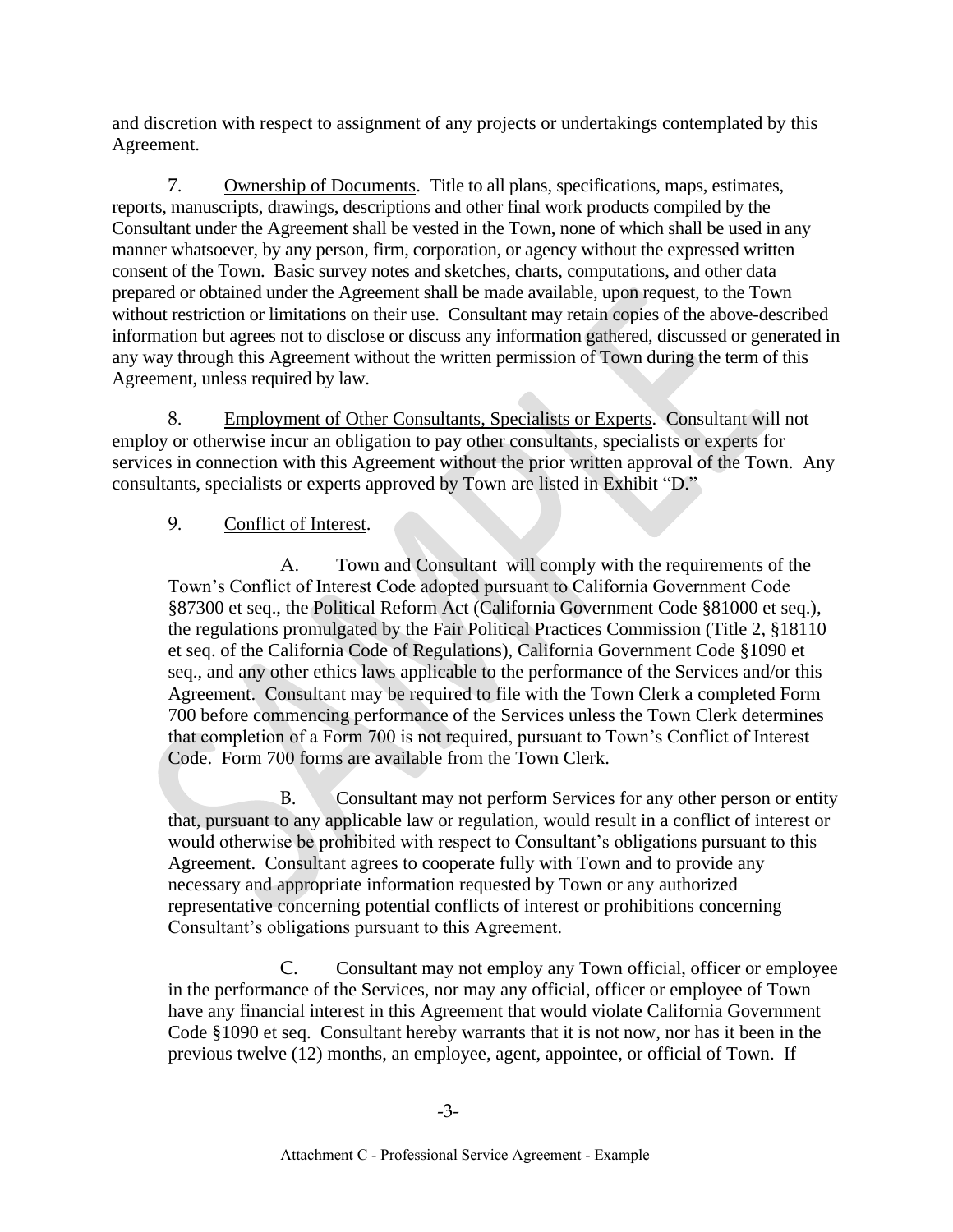Consultant was an employee, agent, appointee, or official of Town in the previous twelve months, Consultant warrants that it did not participate in any manner in the forming of this Agreement. Consultant understands that, if this Agreement is made in violation of Government Code §1090 et seq., the entire Agreement is void and Consultant will not be entitled to any compensation for Consultant's performance of the Services, including reimbursement of expenses, and Consultant will be required to reimburse Town for any sums paid to Consultant under this Agreement. Consultant understands that, in addition to the foregoing, penalties for violating Government Code §1090 may include criminal prosecution and disqualification from holding public office in the State of California.

D. Any violation by Consultant of the requirements of this provision will constitute a material breach of this Agreement, and the Town reserves all its rights and remedies at law and equity concerning any such violations.

#### 10. Liability of Members and Employees of Town.

A. No member of the Town and no other officer, employee or agent of the Town shall be personally liable to Consultant or otherwise in the event of any default or breach of the Town, or for any amount which may become due to Consultant or any successor in interest, or for any obligations directly or indirectly incurred under the terms of this Agreement.

#### 11. Indemnity.

A. To the maximum extent permitted by law, Consultant shall, at its own expense, indemnify, defend with counsel acceptable to the Town, (which acceptance will not be unreasonably withheld), and hold harmless Town and its officers, officials, employees, agents and volunteers and the granting agency identified in the Grant Agreement ("Indemnitees") from and against any and all liability, loss, damage, claims, suits, actions, arbitration proceedings, administrative proceedings, regulatory proceedings, civil penalties and fines, expenses and costs (including, without limitation, claims expenses, attorney's fees and costs and fees of litigation) (collectively, "Liability") of every nature, whether actual, alleged or threatened, arising out of or in connection with the Services or Consultant's failure to comply with any of the terms of this Agreement, regardless of any fault or alleged fault of the Indemnitees.

B. If Consultant is a "design professional," as defined in California Civil Code Section 2782.8(c), Consultant shall indemnify, defend, and hold the Indemnitees harmless against Liability only to the extent such Liability arises out of, pertains to, or relates to Consultant's negligence, recklessness, or willful misconduct. In such an event, the cost to defend charged to Consultant shall not exceed Consultant's proportionate percentage of fault.

C. The obligations in this Section 11 shall survive termination of this Agreement.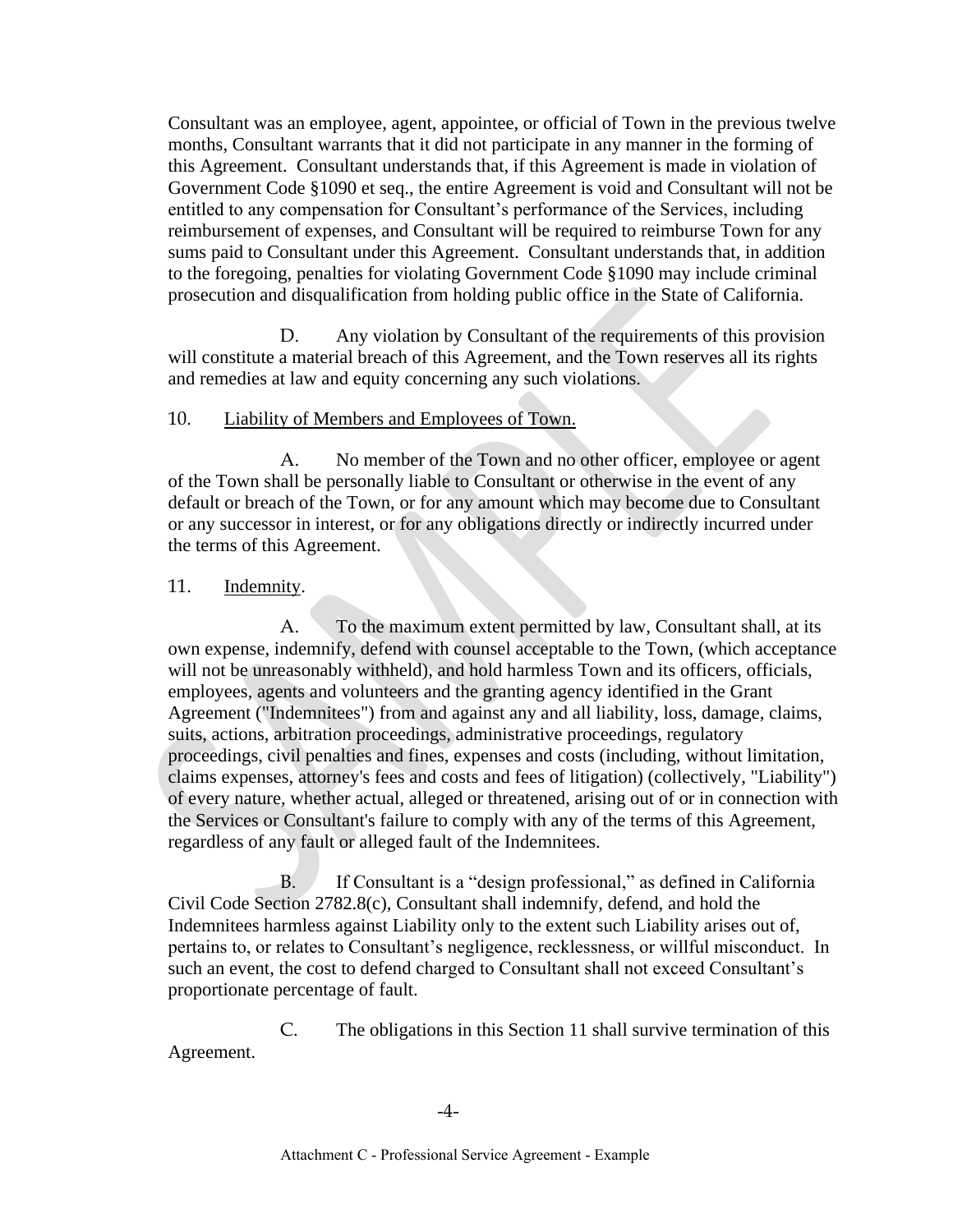12. Consultant Not an Agent of Town. Consultant, its officers, employees and agents shall not have any power to bind or commit the Town to any decision.

13. Independent Contractor. Consultant and Town agree that the Consultant will perform the Services as an independent contractor and not as an employee or agent of the Town. Persons employed or utilized by Consultant in the performance of the Services will not be employees or agents of the Town and in the performance of the Consultant's Services, Town shall have no control over the method or means of Consultant's performance of the Services. Consultant is solely responsible for the payment of employment taxes incurred under this Agreement and any similar federal or state taxes.

### 14. Compliance with Laws.

A. General. Consultant shall use the standard of care in its profession to comply with all applicable federal, State and local laws, codes, ordinances and regulations. Consultant represents and warrants to Town that it has all licenses, permits, qualifications, insurance and approvals of whatsoever nature which are legally required for Consultant to practice its profession. Consultant represents and warrants to Town that Consultant shall, at its sole cost and expense, keep in effect or obtain at all times during the term of this Agreement any licenses, permits, insurance and approvals which are legally required for Consultant to practice its profession.

B. Workers' Compensation. Consultant certifies that it is aware of the provisions of the California Labor Code which require every employee to be insured against liability for workers' compensation or to undertake self-insurance in accordance with the provisions of that Code, and Consultant certifies that it will comply with such provisions before commencing performance of this Agreement.

Prevailing Wage. Consultant and Consultant's sub-consultants, shall, to the extent required by the California Labor Code, pay not less than the latest prevailing wage rates to workers and professionals as determined by the Director of Industrial Relations of the State of California pursuant to California Labor Code, Part 7, Chapter 1, Article 2. Copies of the applicable wage determination are on file at the Town's Public Works Department office.

D. Injury and Illness Prevention Program. Consultant certifies that it is aware of and has complied with the provisions of California Labor Code Section 6401.7, which requires every employer to adopt a written injury and illness prevention program.

E. Town Not Responsible. The Town is not responsible or liable for Consultant's failure to comply with any and all of said requirements.

15. Confidential Information. All data, documents, discussions or other information developed or received by or for Consultant in performance of this Agreement are confidential and not to be disclosed to any person except as authorized by Town, or as required by law.

-5-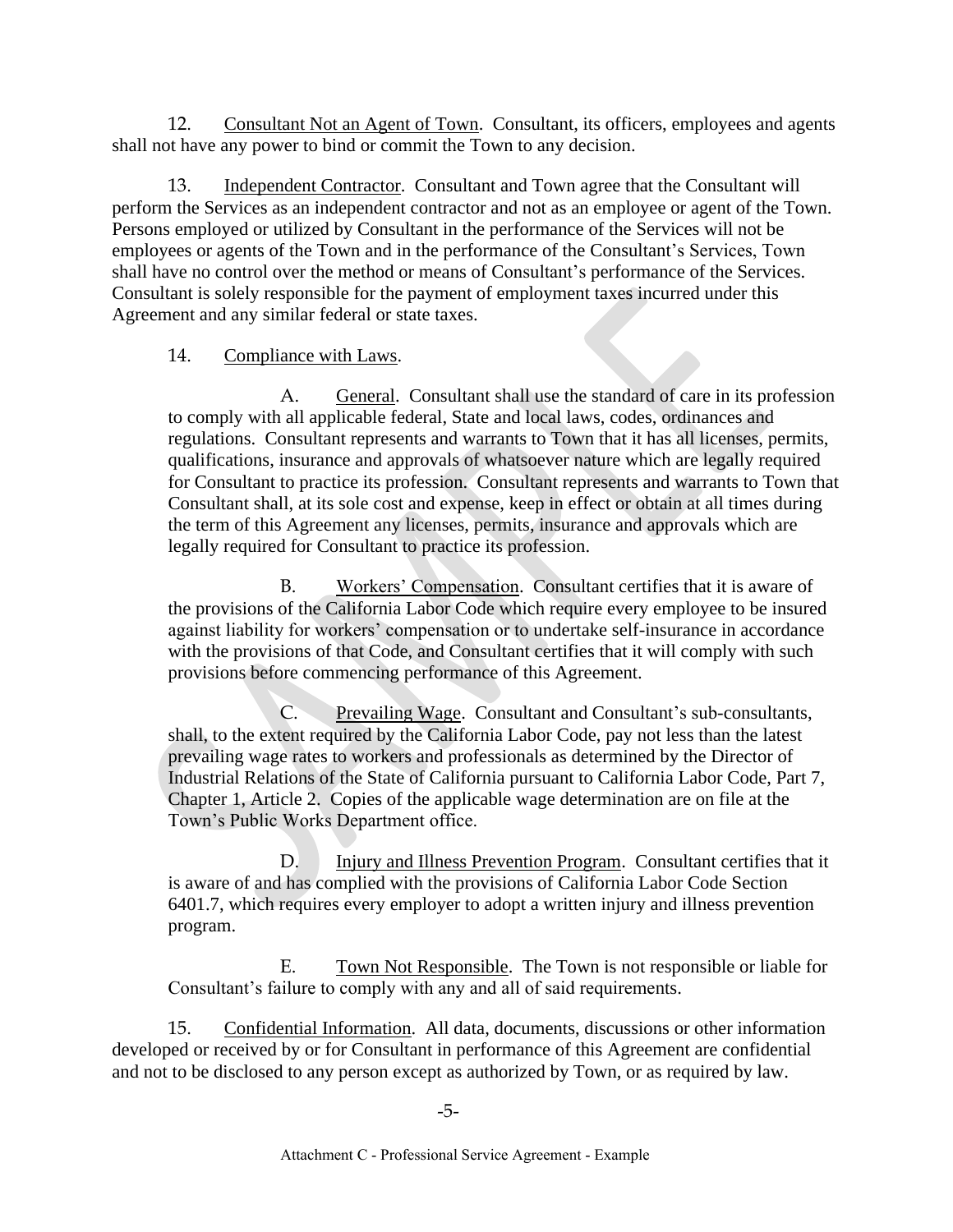16. Insurance.

A. Minimum Scope of Insurance. Consultant agrees to have and maintain, for the duration of this Agreement the following minimum levels of insurance coverage:

(1) Consultant agrees to have and maintain, for the duration of this Agreement, a General Liability insurance policy insuring it and its firm to an amount not less than \$1,000,000 (One Million Dollars) combined single limit per occurrence and in the aggregate for bodily injury, personal injury and property damage.

(2) Consultant agrees to have and maintain for the duration of this Agreement an Automobile Liability insurance policy insuring it and its staff to an amount not less than \$1,000,000 (One Million Dollars) combined single limit per accident for bodily injury and property damage.

(3) Consultant shall maintain professional errors and omissions liability insurance for protection against claims alleging negligent acts, errors or omissions which may arise from Consultant's operations under this Agreement, whether such operations be by Consultant or by its employees, subcontractors, or subconsultants. The amount of this insurance shall not be less than \$1,000,000 (One Million Dollars) on a claims-made annual aggregate basis.

(4) A Workers' Compensation and Employers' Liability policy written in accordance with the laws of the State of California and providing coverage for any and all employees of Consultant:

> (a) This policy shall provide coverage for Workers' Compensation (Coverage A).

(b) This policy shall also provide required coverage for Employers' Liability (Coverage B.)

(5) All of the following endorsements are required to be made a part of each of the required policies, except for the Professional Liability and Workers' Compensation and Employers' Liability policies, as stipulated below:

(a) "The Town of Moraga, its employees, officers, agents and volunteers are hereby added as additional insureds, but only as respects work done by, for, or on behalf of the named insured."

(b) "This policy shall be considered primary insurance as respects any other valid and collectible insurance the Town may possess, including any self-insured retention the Town may have, and any other insurance the Town does possess shall be considered excess insurance only and shall not contribute with it."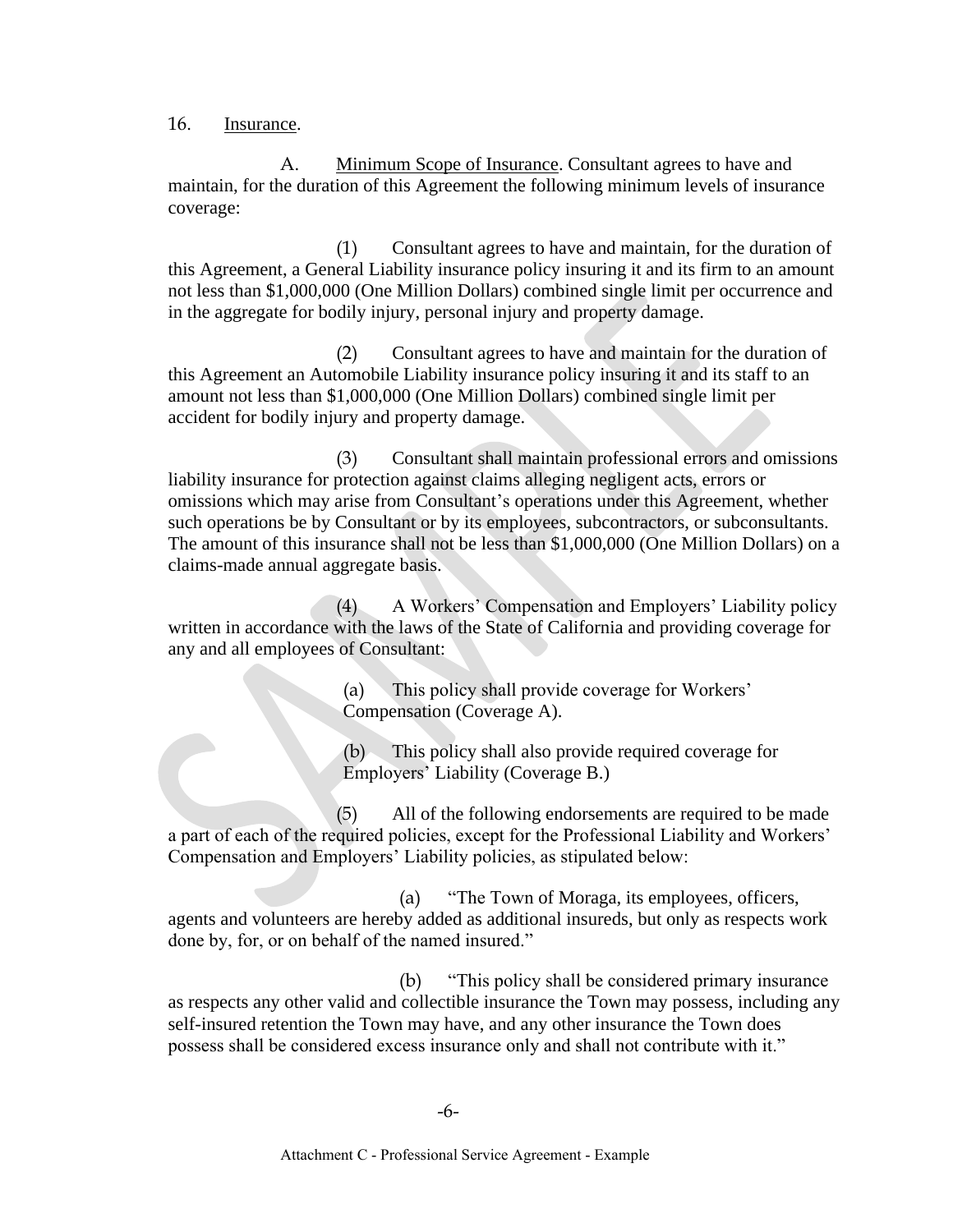(c) "This insurance shall act for each insured and additional insured as though a separate policy had been written for each. This, however, will not act to increase the limit of liability of the insuring company."

(6) Consultant shall provide to the Town all certificates of insurance with original endorsements effecting coverage required by this paragraph. Certificates of such insurance shall be filed with the Town on or before commencement of performance of this Agreement. The Town reserves the right to require complete, certified copies of all required insurance policies at any time.

(7) Any failure to comply with reporting provisions of the policies shall not affect coverage provided to the Town, its officers, officials, employees or volunteers.

(8) Consultant's insurance shall apply separately to each insured against whom a claim is made or suit is brought, except with respect to the limits of the insurer's liability.

B. All Coverages. Each insurance policy required shall provide that coverage shall not be canceled, except after 30 days' prior written notice by certified mail, return receipt requested, has been given to the Town. Current certification of such insurance shall be kept on file with the Town Manager at all times during the term of this Agreement.

C. Acceptability of Insurers. Insurance is to be placed with insurers with a Best's rating of no less than A:VII.

D. Deductibles and Self-Insured Retentions. Any deductibles or selfinsured retentions must be declared to and approved by the Town. At the Town's option, Consultant shall demonstrate financial capability for payment of such deductibles or selfinsured retentions.

15. Assignment Prohibited. Neither the Town nor Consultant may assign any right or obligation pursuant to this Agreement. Any attempted or purported assignment of any right or obligation hereunder shall be void and of no effect.

16. Termination of Agreement.

A. This Agreement and all obligations hereunder, except for those indemnity obligations set forth in Section 11, may be terminated at any time, with or without cause, by the Town upon 5 days' written notice to Consultant. Consultant may terminate this Agreement upon 30 days' written notice to Town.

B. If Consultant fails to perform any of its material obligations under this Agreement, in addition to all other remedies provided by law, Town may terminate this Agreement immediately upon written notice.

-7-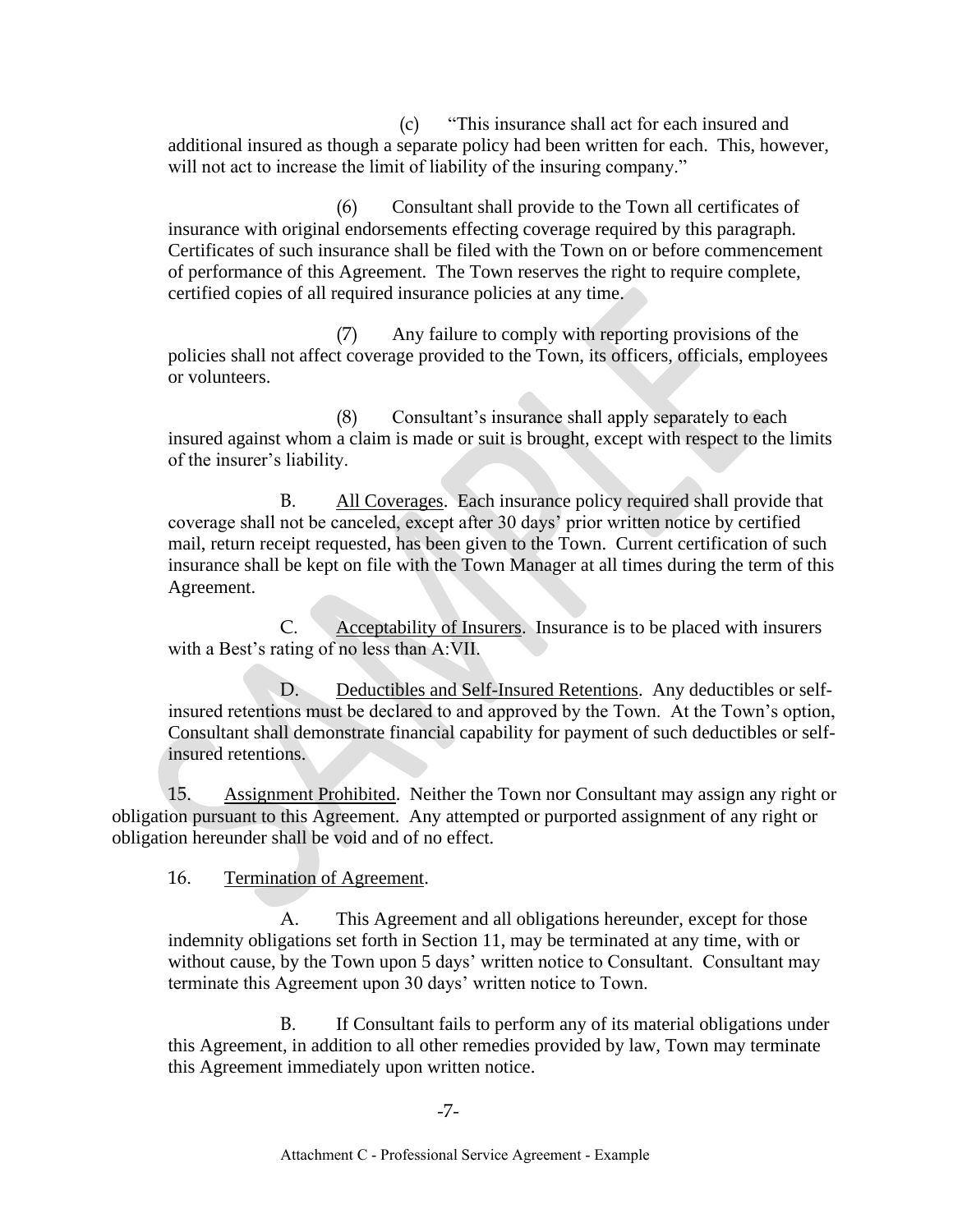C. Upon termination with or without cause, all finished and unfinished documents, project data and reports shall, at the option of the Town, become its sole property and shall, at Consultant's expense, be delivered to the Town or to any party it may so designate.

D. In the event termination is without cause, Consultant shall be entitled to any compensation owing to it hereunder up to the time of such termination, it being understood that any payments are full compensation for services rendered prior to the time of payment; provided, however, that Consultant shall be entitled to compensation for work in progress at the time of termination.

17. Suspension. The Town shall have the authority to suspend this Agreement and the services contemplated herein, wholly or in part, for such period as he/she deems necessary due to unfavorable conditions or to the failure on the part of the Consultant to perform any provision of this Agreement. Consultant will be paid for satisfactory Services performed through the date of temporary suspension. In the event that Consultant's services hereunder are delayed for a period in excess of six (6) months due to causes beyond Consultant's reasonable control, Consultant's compensation shall be subject to renegotiation.

18. Amendment. This Agreement and all exhibits referenced herein constitutes the complete and exclusive statement of the agreement between Town and Consultant shall supersede any previous agreements, whether verbal or written, concerning the same subject matter. This Agreement may be amended or extended from time to time by written agreement of the parties hereto.

19. Interpretation. This Agreement shall be interpreted as though it was a product of a joint drafting effort and no provisions shall be interpreted against a party on the ground that said party was solely or primarily responsible for drafting the language to be interpreted.

20. Time of the Essence. Time is of the essence of this Agreement.

21. Written Notification. Any notice, demand, request, consent, approval or communication that either party desires or is required to give to the other party shall be in writing and either served personally or sent by prepaid, first class mail. Any such notice, demand, etc. shall be addressed to the other party at the address set forth hereinbelow. Either party may change its address by notifying the other party of the change of address. Notice shall be deemed communicated within 48 hours from the time of mailing if mailed as provided in this section.

If to Town: Shawn Knapp, Public Works Director/Town Engineer Town of Moraga 329 Rheem Blvd Moraga, CA 94556

-8-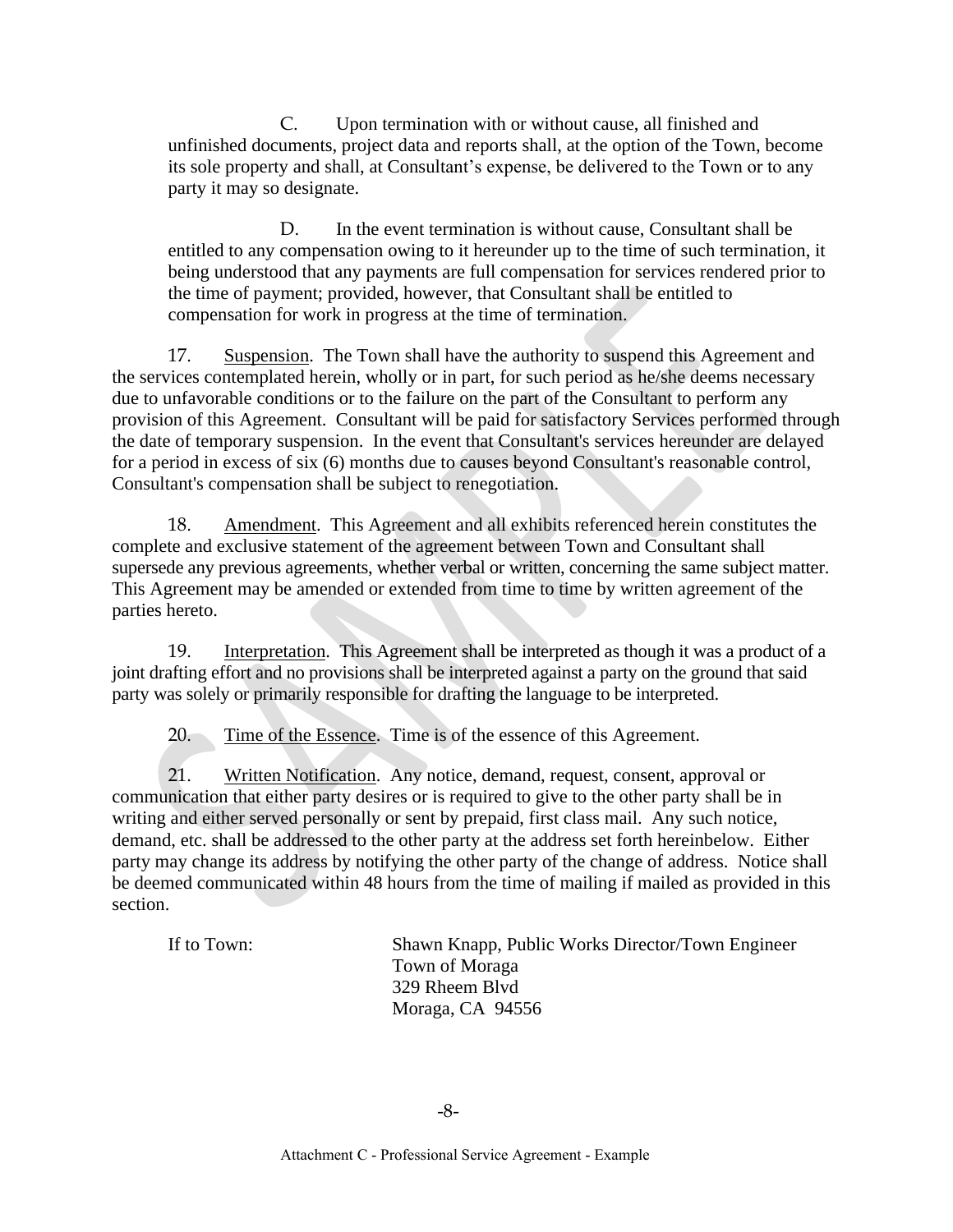If to Consultant:

22. Consultant's Books and Records.

A. Consultant shall maintain any and all ledgers, books of account, invoices, vouchers, canceled checks, and other records or documents evidencing or relating to charges for services, or expenditures and disbursements charged to Town for a minimum period of three (3) years, or for any longer period required by law, from the date of final payment to Consultant.

B. Consultant shall maintain all documents and records which demonstrate performance under this Agreement for a minimum period of three (3) years, or for any longer period required by law, from the date of termination or completion of this Agreement.

C. Any records or documents required to be maintained pursuant to this Agreement shall be made available for inspection or audit, at any time during regular business hours, upon written request by the Town Attorney, Town Auditor, Town Manager, or a designated representative of any of these officers. Copies of such documents shall be provided to Town for inspection when it is practical to do so. Otherwise, unless an alternative is mutually agreed upon, the records shall be available at Consultant's address indicated for receipt of notices in this Agreement.

D. Town may, by written request by any of the above-named officers, require that custody of the records be given to Town and that the records and documents be maintained in the Town Manager's office. Access to such records and documents shall be granted to any party authorized by Consultant, Consultant's representatives, or Consultant's successor-in-interest.

23. Equal Employment Opportunity. Consultant is an equal opportunity employer and agrees to comply with all applicable state and federal regulations governing equal employment opportunity. Consultant will not discriminate against any employee or applicant for employment because of race, age, sex, creed, color, sexual orientation, marital status or national origin. Consultant will take affirmative action to ensure that applicants are treated during such employment without regard to race, age, sex, creed, color, sexual orientation, marital status or national origin. Such action shall include, but shall not be limited to, the following: employment, upgrading, demotion or transfer; recruitment or recruitment advertising; lay-offs or termination; rates of pay or other forms of compensation; and selection for training, including apprenticeship. Consultant further agrees to post in conspicuous places, available to employees and applicants for employment, notices setting forth the provisions of this nondiscrimination clause.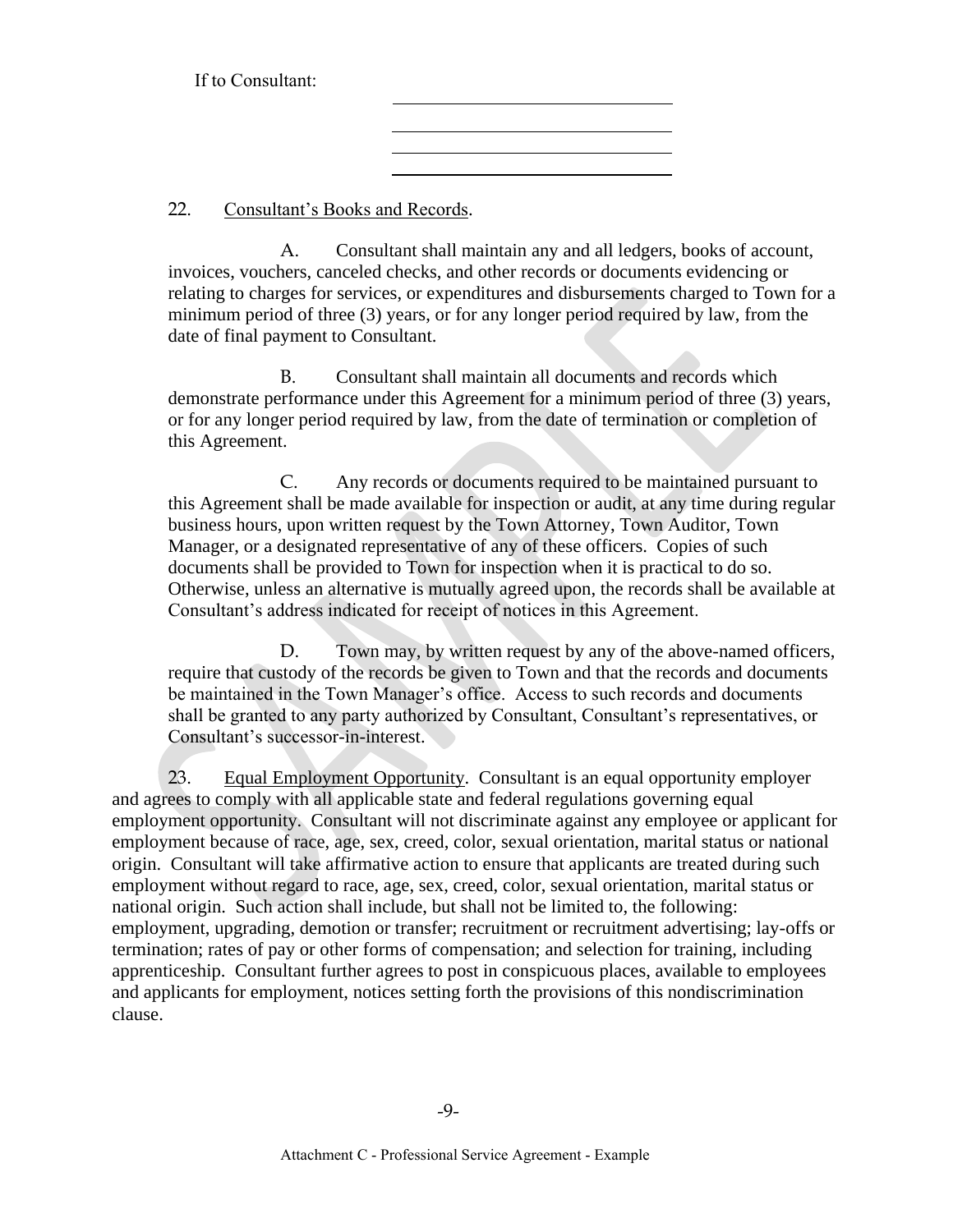24. Town Not Obligated to Third Parties. Town shall not be obligated or liable for payment hereunder to any party other than the Consultant.

25. Waiver. No failure on the part of either party to exercise any right or remedy hereunder shall operate as a waiver of any other right or remedy that party may have hereunder.

26. Severability. If any one or more of the provisions contained herein shall for any reason be held to be invalid, illegal or unenforceable in any respect, then such provision or provisions shall be deemed severable from the remaining provisions hereof, and such invalidity, illegality or unenforceability shall not affect any other provision hereof, and this Agreement shall be construed as if such invalid, illegal or unenforceable provision had not been contained herein.

27. Exhibits. The following exhibits are attached to this Agreement and incorporated herein by this reference:

| Exhibit A: | Scope of Services                                                |
|------------|------------------------------------------------------------------|
| Exhibit B: | Schedule                                                         |
| Exhibit C: | Compensation                                                     |
| Exhibit D: | Other Consultants, Specialists or Experts Employed by Consultant |

28. Execution. This Agreement may be executed in several counterparts, each of which shall constitute one and the same instrument and shall become binding upon the parties when at least one copy hereof shall have been signed by both parties hereto. In approving this Agreement, it shall not be necessary to produce or account for more than one such counterpart.

29. News Releases/Interviews. All Consultant and subconsultant news releases, media interviews, testimony at hearings and public comment shall be prohibited unless expressly authorized by the Town.

30. Venue. In the event that suit shall be brought by either party hereunder, the parties agree that trial of such action shall be held exclusively in a state court in the County of Contra Costa, California.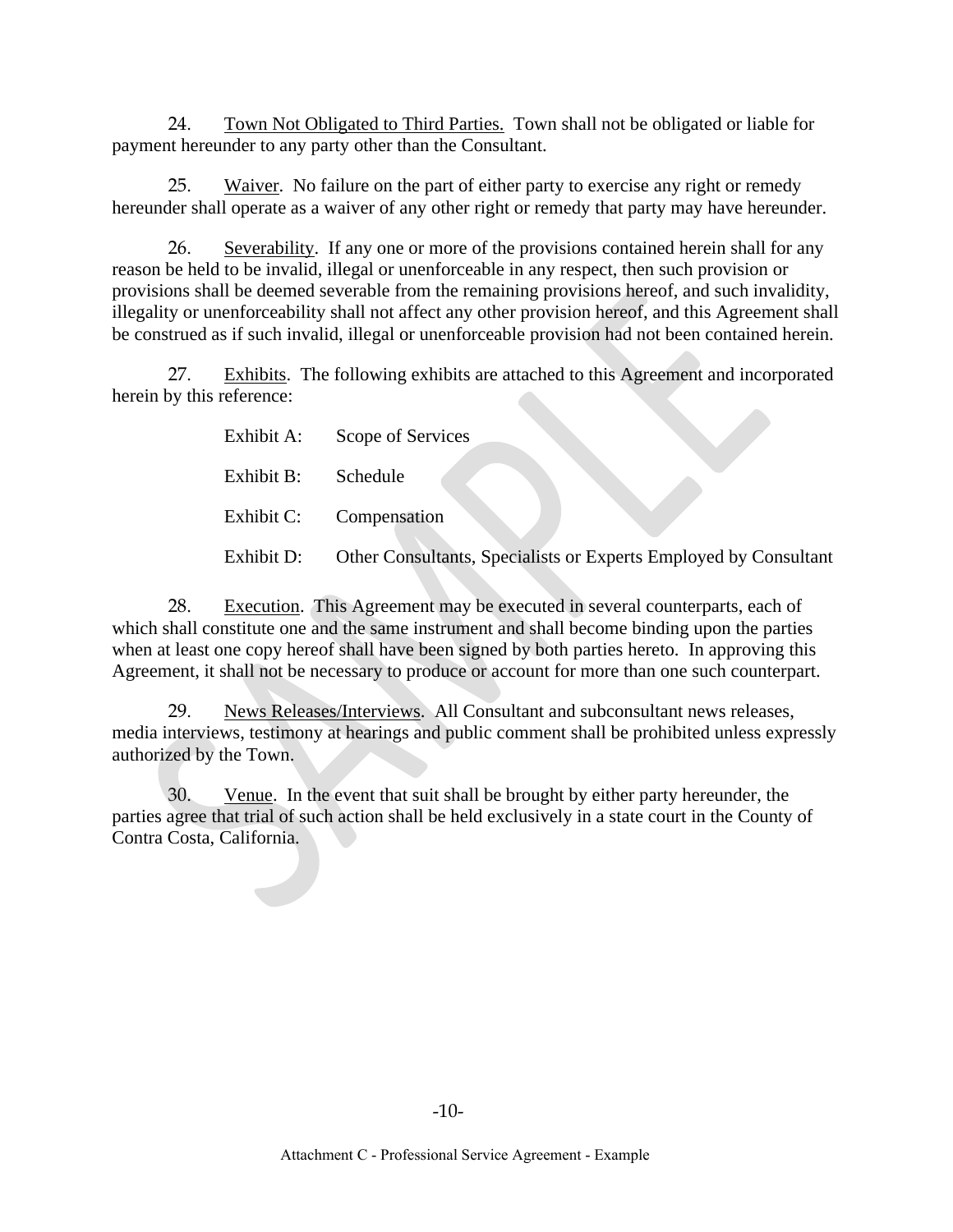IN WITNESS WHEREOF, the Town and Consultant have executed this Agreement as of the date first above written.

| TOWN OF MORAGA                                            | CONSULTANT      |
|-----------------------------------------------------------|-----------------|
| By:                                                       | By:             |
| Cynthia Battenberg,<br>Town Manager                       | Name:<br>Title: |
| ATTEST:<br>By:                                            | Address:        |
| Marty McInturf,<br><b>Town Clerk</b>                      | Phone No:       |
| APPROVED AS TO FORM:                                      |                 |
| By:                                                       |                 |
| Michelle Marchetta Kenyon,<br>Town Attorney               |                 |
| <b>FUNDING:</b><br>By:                                    |                 |
| Norman Veloso,<br><b>Administrative Services Director</b> |                 |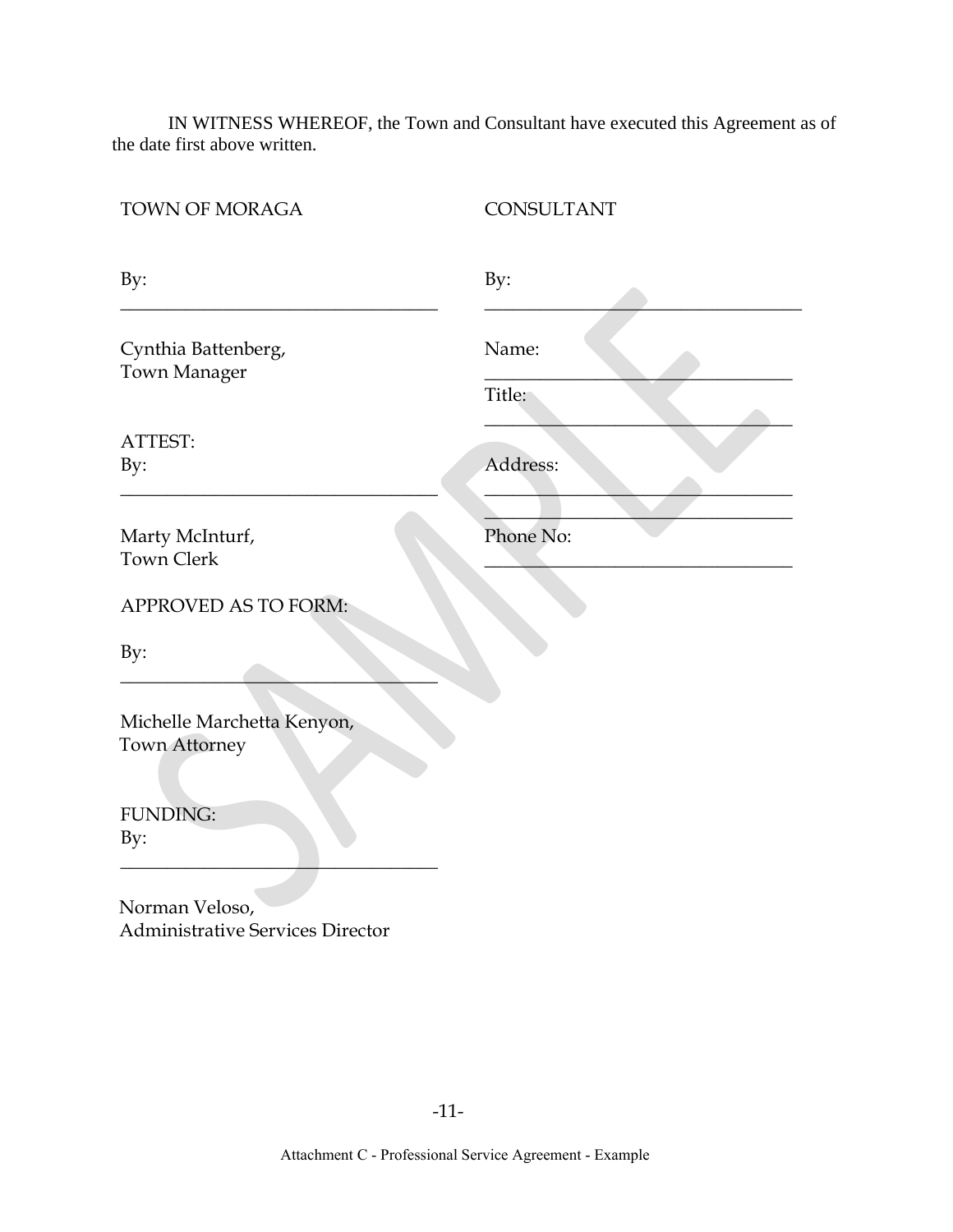# EXHIBIT A

Scope of Services

[to be inserted]

Attachment C - Professional Service Agreement - Example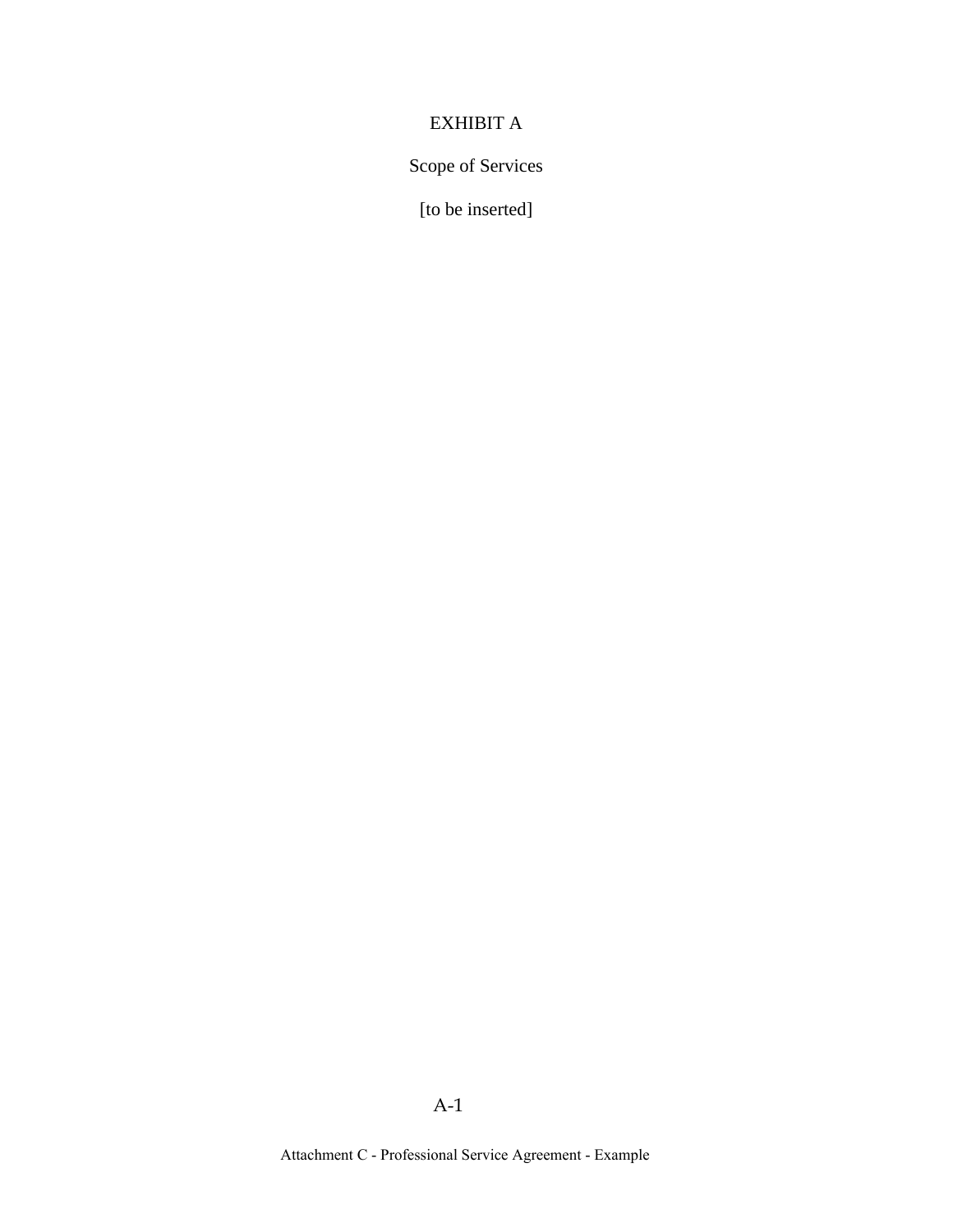# EXHIBIT B

# Schedule of Performance

[to be inserted]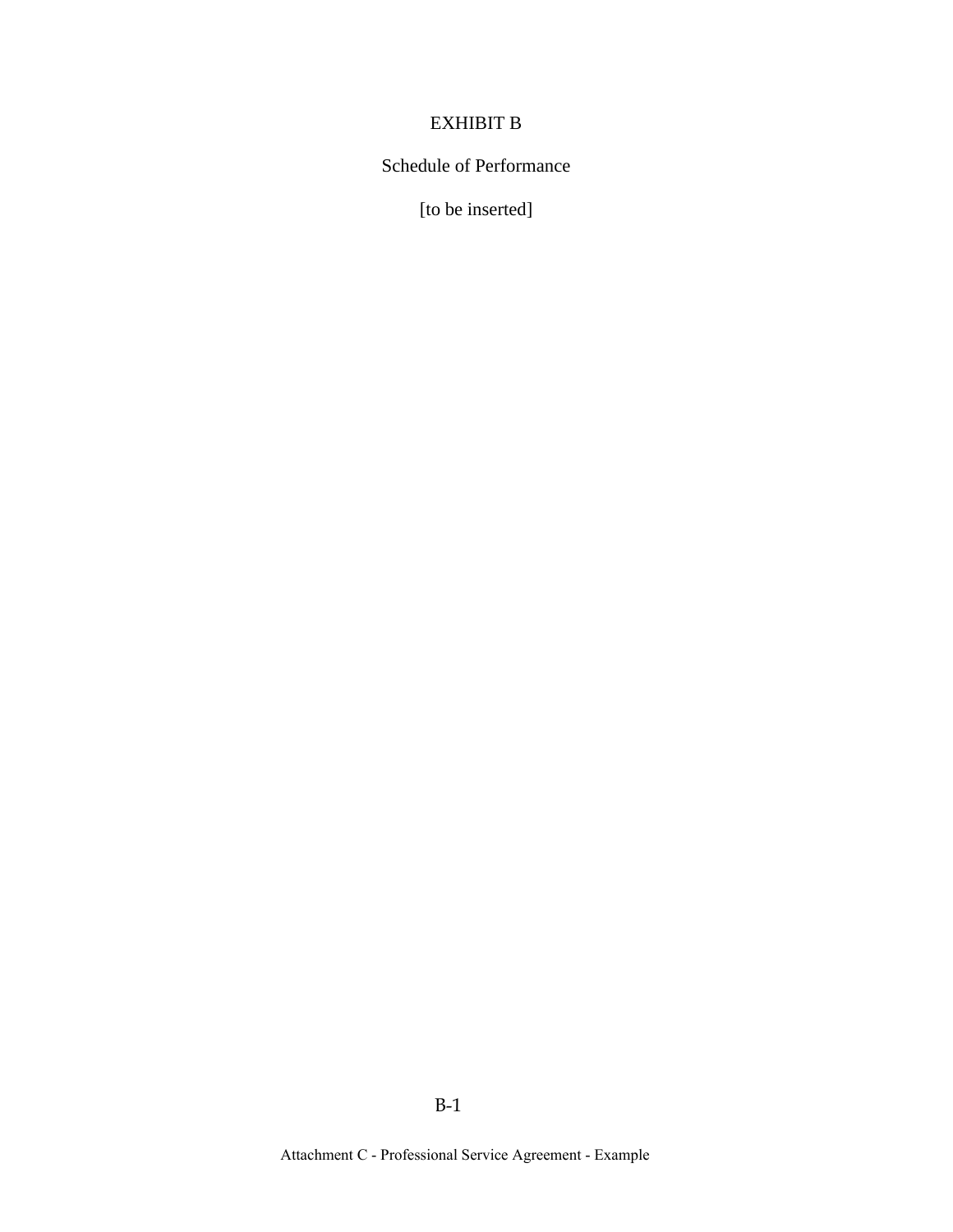# EXHIBIT C

## Compensation

[to be inserted]

C-1